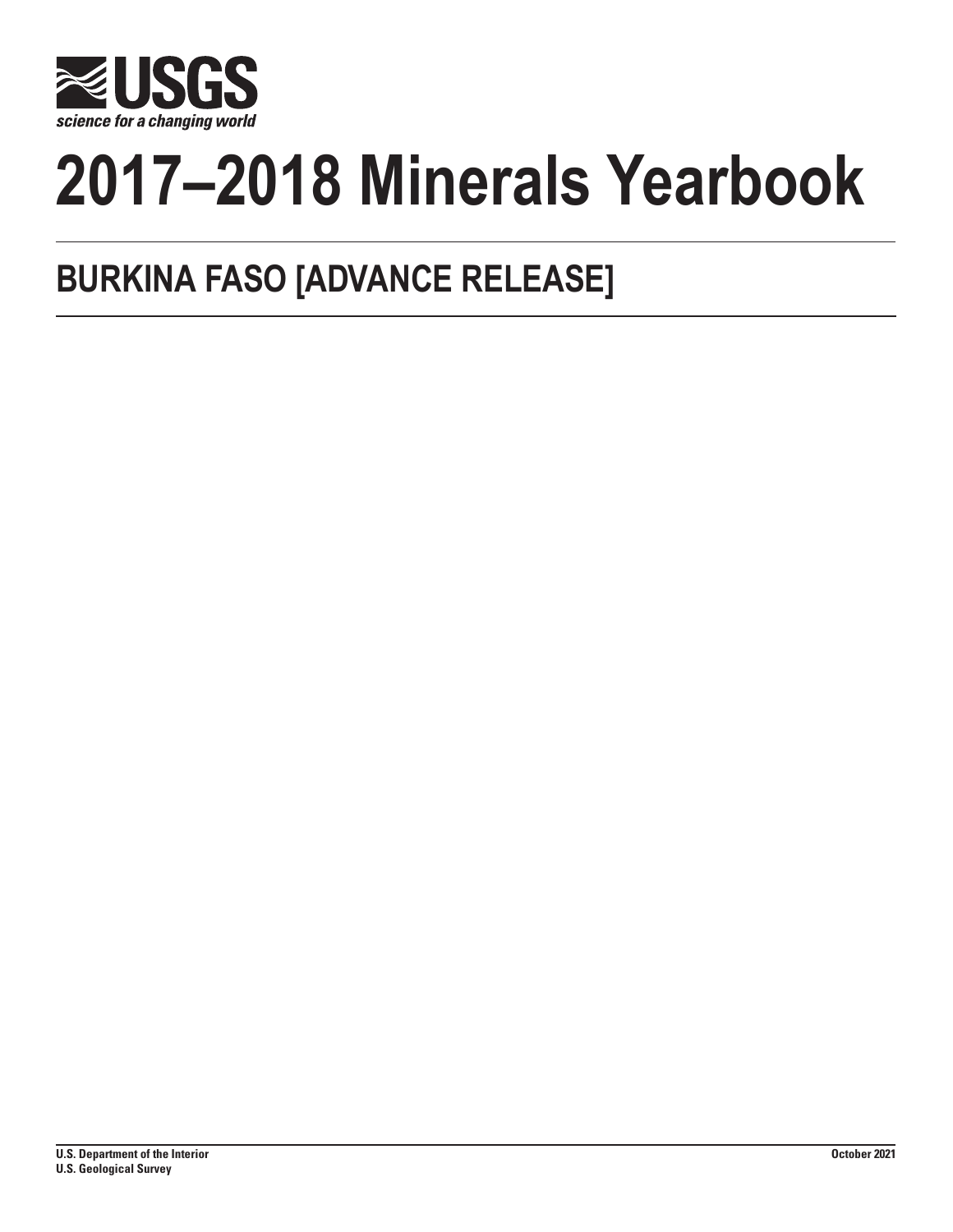## **The Mineral Industry of Burkina Faso**

### By Alberto Alexander Perez

In 2017 and 2018, the production of mineral commodities notably cement, gold, silver, and zinc—represented only a minor part of the economy of Burkina Faso (International Monetary Fund, 2018, p. 24–25). The legislative framework for the mineral sector in Burkina Faso is provided by the mining code (law No. 036–2015/CNT). Data on mineral production are in table 1. Table 2 is a list of major mineral industry facilities. More-extensive coverage of the mineral industry of Burkina Faso can be found in previous editions of the U.S. Geological Survey Minerals Yearbook, volume III,

Area Reports—International—Africa and the Middle East, which are available at https://www.usgs.gov/centers/nmic/ africa-and-middle-east.

#### **Reference Cited**

International Monetary Fund, 2018, Burkina Faso—Request for a three-year arrangement under the extended credit facility—Press release; staff report; and statement by the Executive Director for Burkina Faso: Washington, DC, International Monetary Fund, IMF Country Report No. 18/81, March, 90 p. (Accessed July 31, 2019, at http://www.imf.org/~/media/Files/Publications/ CR/2018/cr1881.ashx.)

#### TABLE 1 BURKINA FASO: PRODUCTION OF MINERAL COMMODITIES<sup>1</sup>

(Metric tons, gross weight, unless otherwise specified)

| Commodity <sup>2</sup>                        |           | 2014               | 2015               | 2016                  | 2017                  | 2018              |
|-----------------------------------------------|-----------|--------------------|--------------------|-----------------------|-----------------------|-------------------|
| <b>METALS</b>                                 |           |                    |                    |                       |                       |                   |
| Gold, mine, Au content <sup>3</sup>           | kilograms | 36,199             | 35,223             | $38,100$ <sup>r</sup> | 46,200                | 36,000 $^{\circ}$ |
| Lead, mine, concentrate:                      |           |                    |                    |                       |                       |                   |
| Gross weight                                  |           | 2,500 °            | 2,500 °            | $- -$                 | --                    |                   |
| P <sub>b</sub> content                        |           | $1,100$ $e$        | 1,100 °            | --                    | --                    |                   |
| Manganese, mine, ore, processed: <sup>4</sup> |           |                    |                    |                       |                       |                   |
| Gross weight                                  |           | 50,000             | 50,000             | --                    | --                    | --                |
| Mn content                                    |           | 22,500             | 22,500             | --                    | --                    | --                |
| Silver, mine, Ag content of Pb concentrate    | kilograms | $14,000$ $\degree$ | 12,441             | $22,000$ r, e         | 6,000 °               | $1,000$ $e$       |
| Zinc, mine, Zn content:                       |           |                    |                    |                       |                       |                   |
| Ore                                           |           | 130,000            | 124,000            | 77,800                | 64.469                | 64,000 $^{\circ}$ |
| Concentrate                                   |           | $65,000$ $\degree$ | $62,000$ $\degree$ | $65,000$ r,e          | $64,469$ <sup>r</sup> | 99,200 $^{\circ}$ |
| <b>INDUSTRIAL MINERALS</b>                    |           |                    |                    |                       |                       |                   |
| Cement, hydraulic                             |           | 403,000            | 263,200            | 300,000 r, e          | 300,000               | $310,000$ e       |

<sup>e</sup>Estimated. <sup>r</sup>Revised. -- Zero.

<sup>1</sup>Table includes data available through August 19, 2019. All data are reported unless otherwise noted. Estimated data are rounded to no more than three significant digits.

<sup>2</sup>In addition to the commodities listed, dolomite, granite, marble, phosphate rock, salt, sand and gravel, and other construction materials may have been produced, but available information was inadequate to make reliable estimates of output.

<sup>3</sup>Does not include artisanal or byproduct production.

 ${}^{4}$ Reported by the country or producer(s).